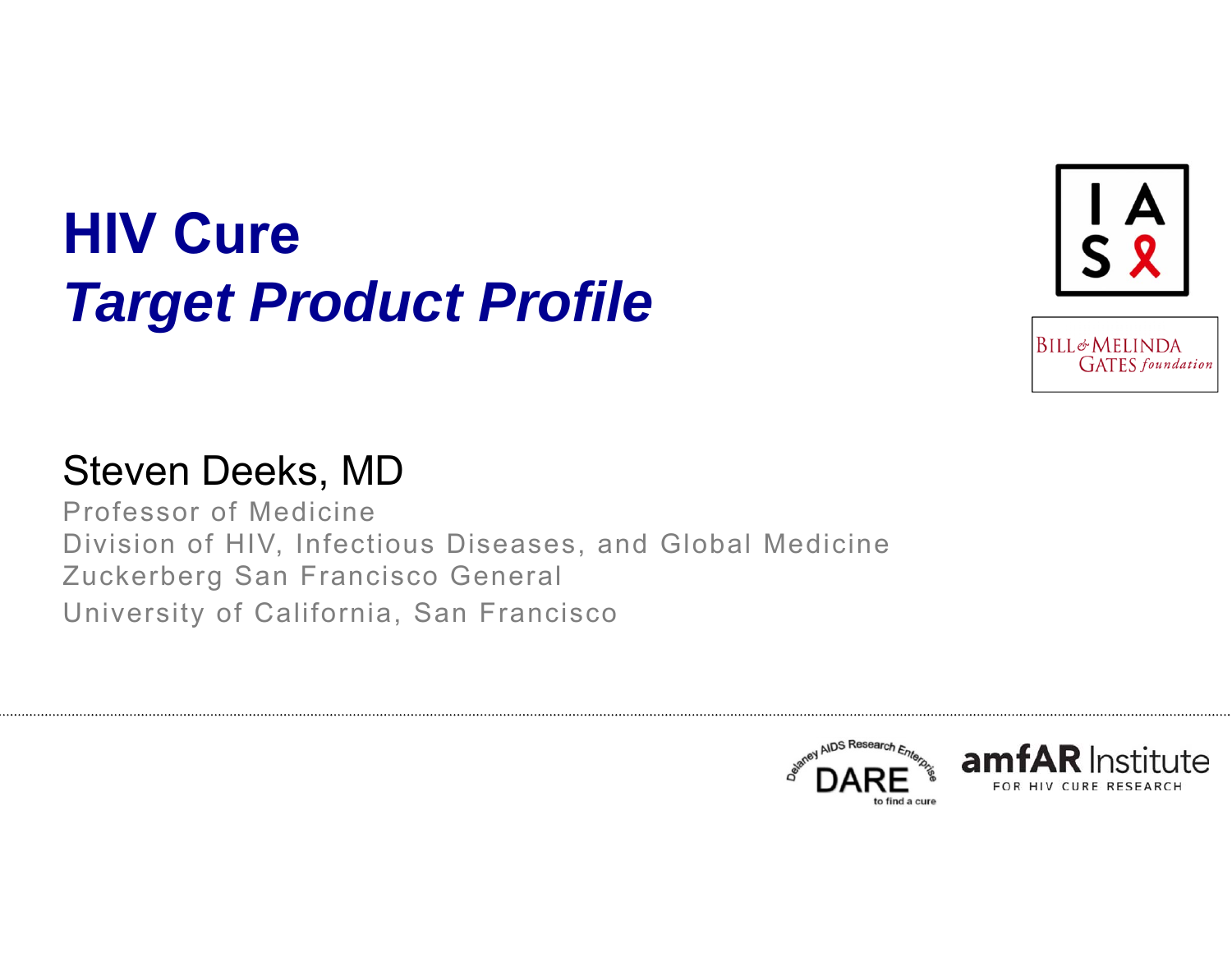## **What will a cure need to do?***Ideal product profile*

- A truly transformative intervention will need to address the needs of those unable to access, adhere, afford, tolerate and respond to ART
	- Effective for decades
	- –Safe, affordable, scalable
	- –Works in all populations, including those who are viremic
	- Prevents re-infection
- Aspirational but possible: Single-dose administration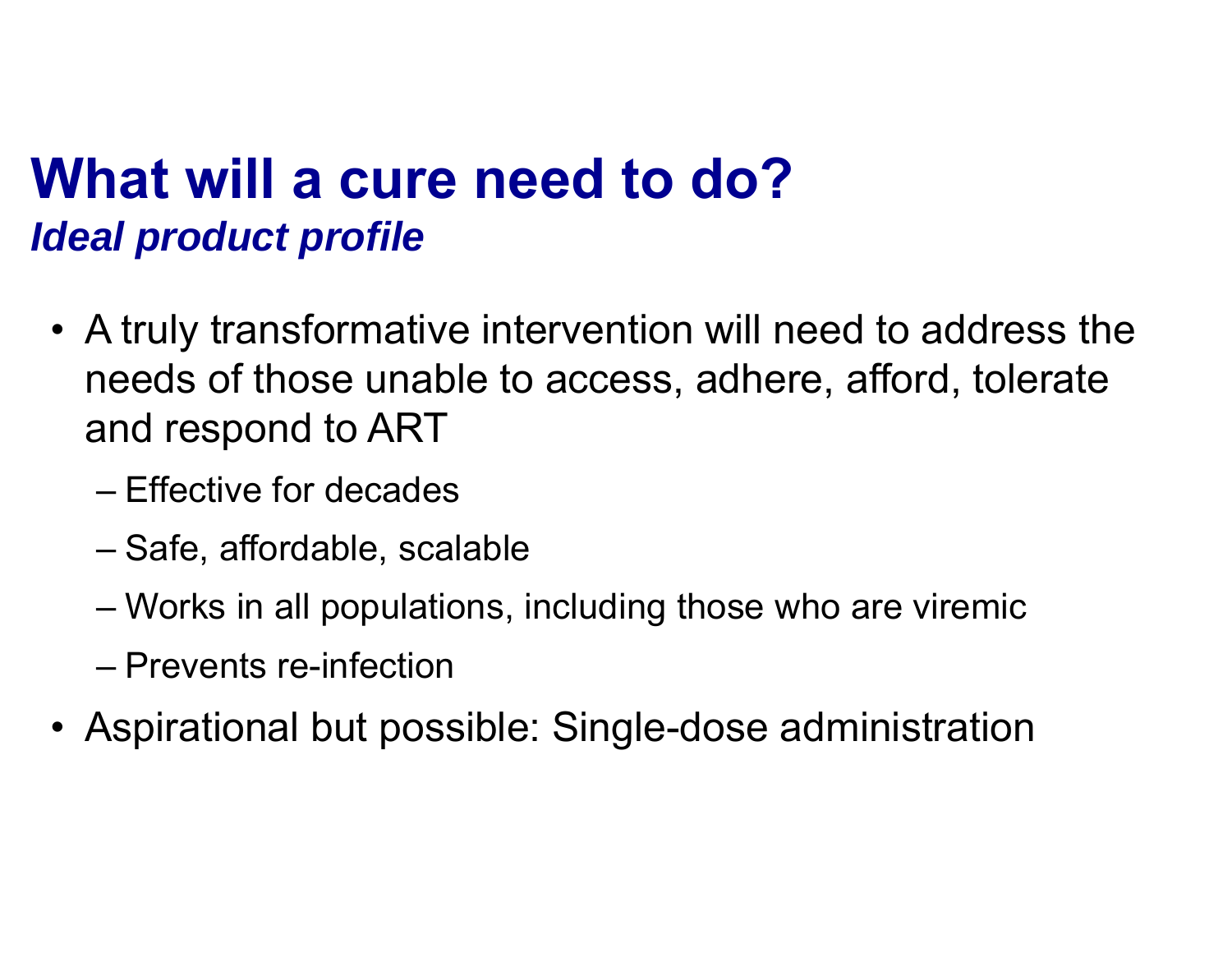**Although the characteristics of an ideal cure are easily defined, those that might at a minimum be acceptable requires careful consideration and discussion from all stakeholders**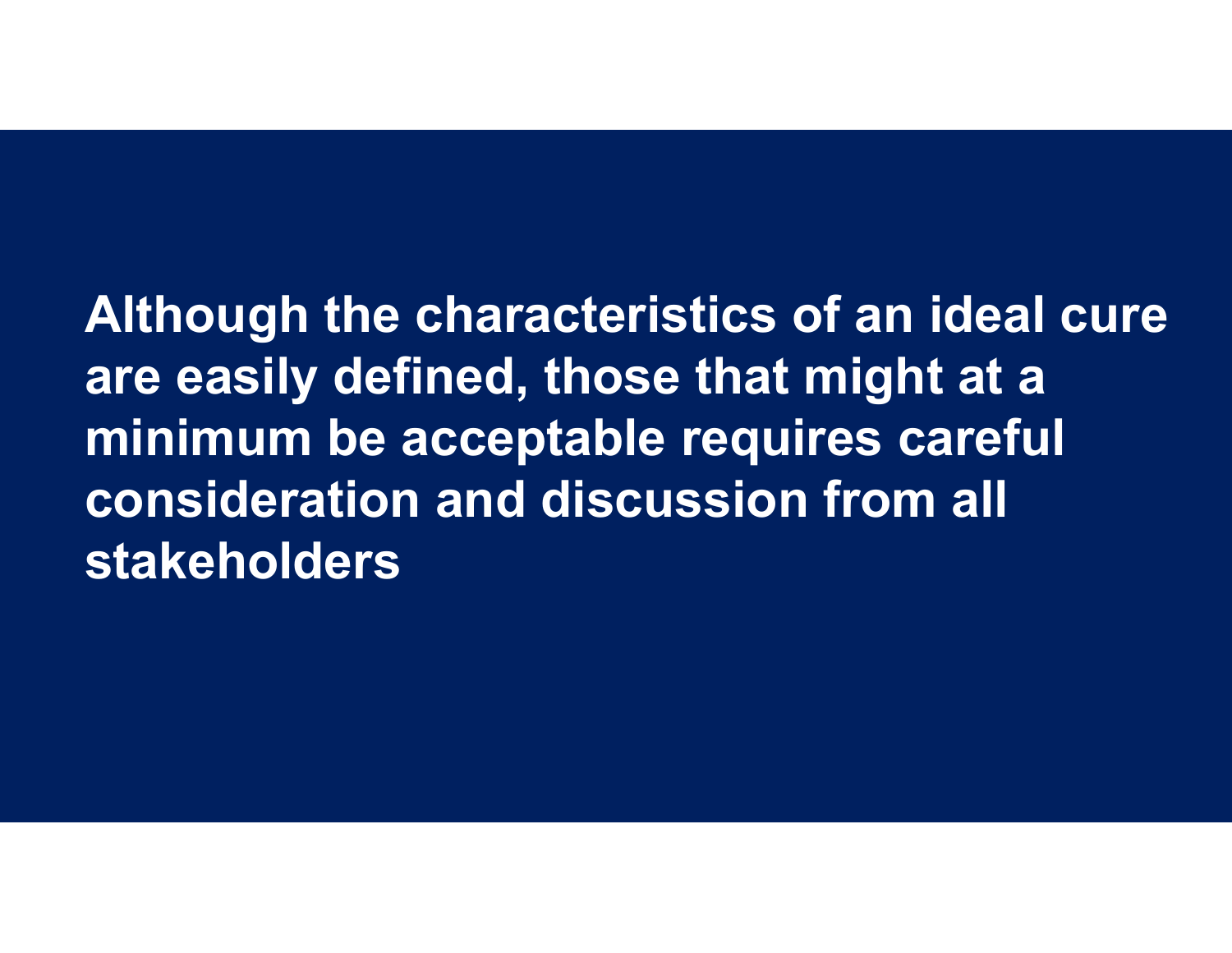#### **HIV Cure: Target Product Profile**





- • Leaders from industry, academia, advocacy groups, and funders were assembled in February 2019 to discuss cure and its global implementation
- • Consensus reached that "target product profiles" for various cure strategies (e.g., immunotherapy, gene therapy)
- •TPP should be applicable to all regions
- • Process
	- •Key stakeholders contacted
	- •Delphi exercise completed
	- •Consensus obtained, published
	- •Living document maintained by HCAAP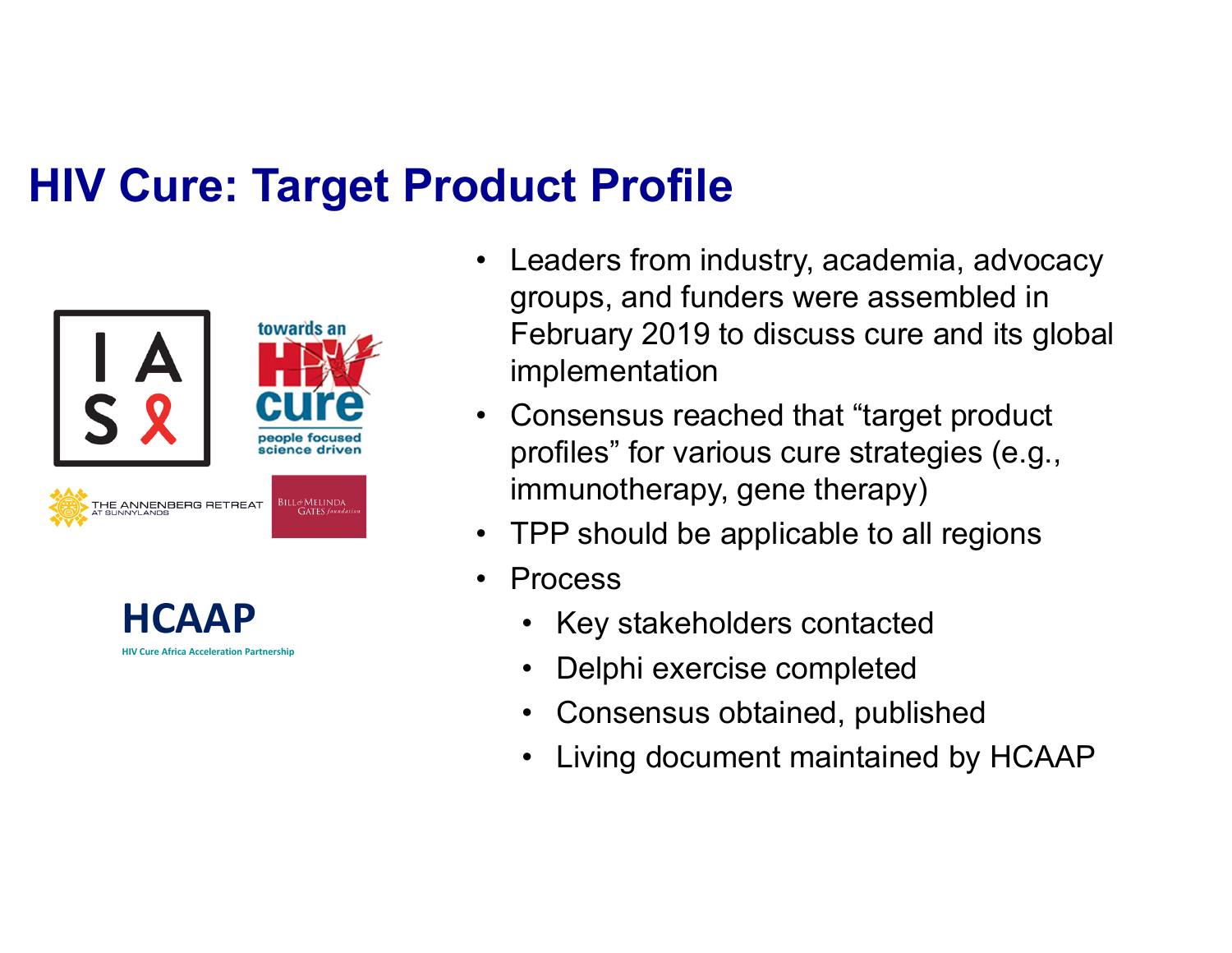### **Treatment evolution and a cure/remission**

*The first generation of cures are expected to complex and difficultto-scale, as were the initial antiretroviral regimens*



THE LANCET Multi-stakeholder consensus on a target product profile

**HIV** for an HIV cure

ron R Lewin", Timothy Attoye, Cathy Bansbach, Brian Doehle, Karine Dubé, Mark Dybul, Devi SenGupta, Adam Jiang, Rowena John<br>Inne Lamplough, Joseph M McCune. Gary) Nabel, Thumbi Ndung'u, John Pottage, David Ripin, James F R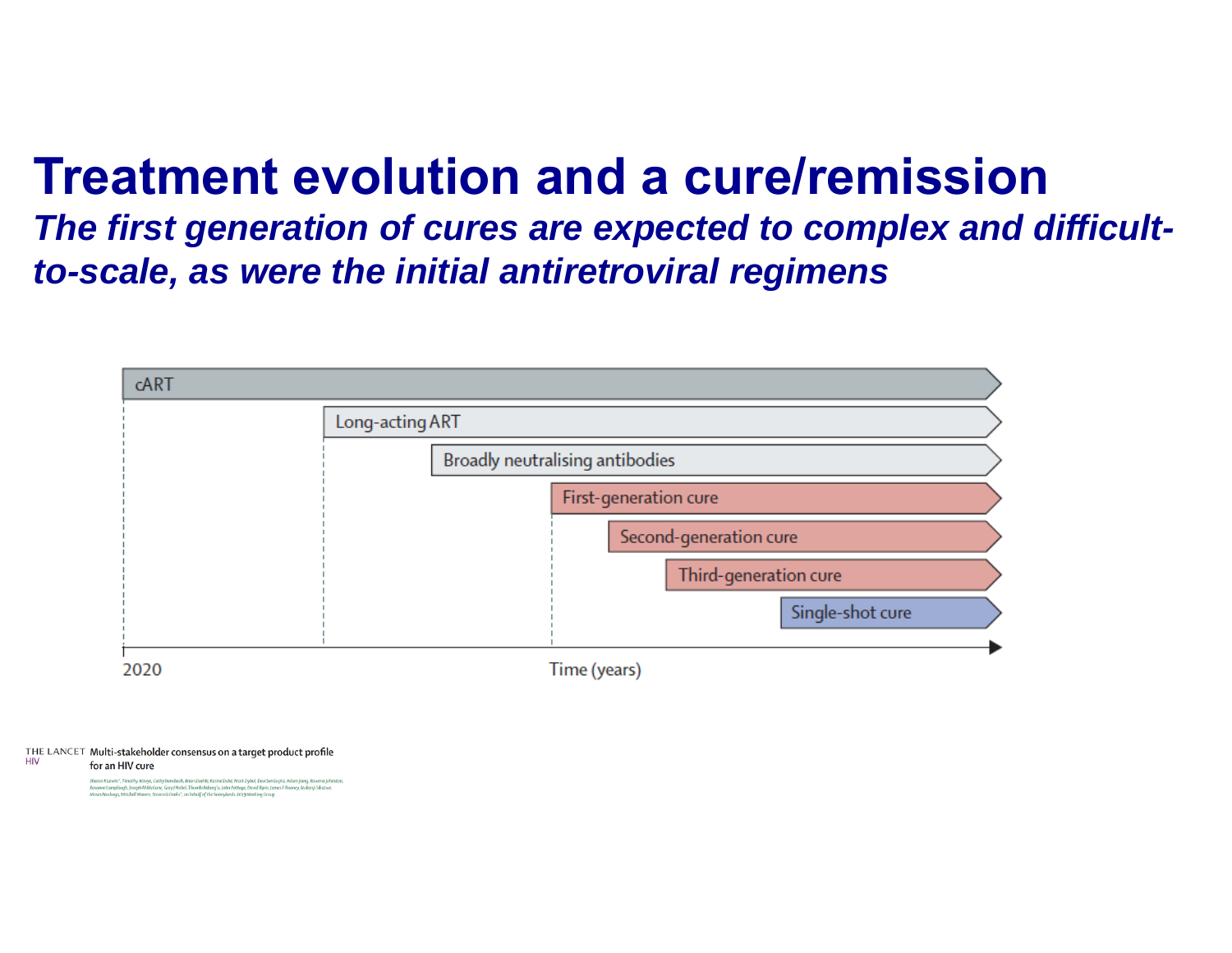#### **What is a target product profile?**

|                                                                   | <b>Minimum</b>                                                                                                                                                                                                                                                                                                                          | Optimum                                                                                                                                                                                                                                                                                                  |
|-------------------------------------------------------------------|-----------------------------------------------------------------------------------------------------------------------------------------------------------------------------------------------------------------------------------------------------------------------------------------------------------------------------------------|----------------------------------------------------------------------------------------------------------------------------------------------------------------------------------------------------------------------------------------------------------------------------------------------------------|
| <b>Target population</b>                                          | Adults ages >16 and <65 years regardless of sex and gender who are<br>healthy, on stable ART, and virologically suppressed<br>(HIV-1 RNA <200 copies per mL) with a CD4 count >500 cells per µL                                                                                                                                         | All people living with HIV                                                                                                                                                                                                                                                                               |
| <b>Clinical efficacy</b>                                          | Viral load below the transmission threshold (conservatively defined<br>as <200 copies HIV RNA per mL), effective in ≥20% of individuals,<br>average relapse rate <10% per year and remission duration >2 years                                                                                                                          | Viral load below the detection threshold (<50 copies<br>HIV RNA per mL), effective in ≥90% of subjects, average<br>relapse rate <2% per year and remission duration<br>>3 years or complete eradication of virus, including the<br>rebound-competent reservoir, as detected by a diagnostic<br>biomarker |
| Safety and tolerability                                           | No serious adverse events, frequency of grade 3 reversible adverse<br>events dependent on clinical efficacy (<5% with near 20% efficacy rate or<br><20% with >80% efficacy rate), frequency of significant irreversible<br>adverse events (eg, neuropathy, liver cirrhosis, and carcinogenicity) <1%                                    | No grade 3 or 4 adverse events                                                                                                                                                                                                                                                                           |
| Frequency of<br>discontinuation<br>during therapy                 | < 20%                                                                                                                                                                                                                                                                                                                                   | 5%                                                                                                                                                                                                                                                                                                       |
| <b>Frequency of</b><br>significant irreversible<br>adverse events | $~1\%$                                                                                                                                                                                                                                                                                                                                  | $-1%$                                                                                                                                                                                                                                                                                                    |
| <b>Protection from</b><br>re-infection                            | <b>None</b>                                                                                                                                                                                                                                                                                                                             | Full                                                                                                                                                                                                                                                                                                     |
| <b>Special populations</b>                                        | Safe and effective in individuals likely to experience common drug-drug<br>interactions (eq, individuals having opioid substitution therapy, using<br>recreational drugs, or consuming alcohol)                                                                                                                                         | Safe and effective in all populations, including pregnant<br>women, children, infants, and newborns                                                                                                                                                                                                      |
| Contraindications                                                 | Low CD4 counts, scarce ART options, renal insufficiency (eq. chronic<br>kidney disease), hepatic insufficiency (eq. liver cirrhosis), co-infections<br>(eq, hepatitis B, hepatitis C, herpes simplex virus, and tuberculosis),<br>cancer                                                                                                | <b>None</b>                                                                                                                                                                                                                                                                                              |
| Dosing and<br>administration                                      | Oral preferred but parenteral (including infusions) acceptable                                                                                                                                                                                                                                                                          | Single administration, oral preferred, but subcutaneous<br>administration (volume ≤1 mL) acceptable                                                                                                                                                                                                      |
| Maximum regimen<br>duration                                       | 12 months                                                                                                                                                                                                                                                                                                                               | 3 months                                                                                                                                                                                                                                                                                                 |
| <b>Adjunct treatments</b>                                         | Stable ART as lead-in therapy for at least 3 months                                                                                                                                                                                                                                                                                     | <b>None</b>                                                                                                                                                                                                                                                                                              |
| Need for screening                                                | HIV RNA level, CD4 count                                                                                                                                                                                                                                                                                                                | None                                                                                                                                                                                                                                                                                                     |
| Need for monitoring                                               | Must be safe and accessible, particularly if relapse risk is high, qualitative<br>viral load monitoring: every 1-4 weeks during treatment, after ART<br>interruption, for 8-12 weeks; every 4 weeks for 6 months after<br>completion of regimen; every 3 months after 6 months of completion of<br>regimen and stable viral suppression | None                                                                                                                                                                                                                                                                                                     |
| <b>Need for booster</b>                                           | At most, once a year                                                                                                                                                                                                                                                                                                                    | <b>None</b>                                                                                                                                                                                                                                                                                              |
| <b>Storage and handling</b>                                       | Cold chain (2-8°C) requirement acceptable, other specialised storage<br>permissible, small molecules: stable for 12 months at 30°C plus<br>or minus 2°C and 75% relative humidity plus or minus 5%                                                                                                                                      | Stable at ambient temperatures (no cold chain<br>requirement), small molecules: same as minimum                                                                                                                                                                                                          |
| Product registration<br>path                                      | Approval by stringent regulatory authority (eg, Food and Drug<br>Administration, European Medicines Agency) leading to WHO<br>prequalification <sup>29</sup>                                                                                                                                                                            | Approval by stringent regulatory authority (eq, Food<br>and Drug Administration, European Medicines Agency)<br>leading to WHO prequalification <sup>29</sup>                                                                                                                                             |
| Target delivery setting                                           | Any, including tertiary or quaternary medical systems with corresponding<br>complex infrastructure (eq. highly trained and specialised medical staff,<br>isolation units for immunosuppressed patients from conditioning, and<br>inpatient care and laboratories)                                                                       | Settings capable of delivering ART in the current setting<br>(ie, primary or secondary settings not necessarily<br>requiring a physician for day-to-day care)                                                                                                                                            |
| Cost of goods sold                                                | Any                                                                                                                                                                                                                                                                                                                                     | Target will be informed by cost-effective and cost-saving<br>analyses                                                                                                                                                                                                                                    |
| <b>Expected financing</b><br>source                               | Global Fund, US President's Emergency Plan for AIDS Relief in the short<br>term, domestic government and local health insurance in the longer term                                                                                                                                                                                      | <b>National governments</b>                                                                                                                                                                                                                                                                              |
| ART-antiretroviral therapy.                                       |                                                                                                                                                                                                                                                                                                                                         |                                                                                                                                                                                                                                                                                                          |

- $\bullet$  An agreed set of minimallyacceptable and optimistic characteristics of a new product
- Helps to align all stakeholders by broadly defining the product the community wants to deliver to the field
- Will evolve based on scientific developments and changing patient needs

**THE LANCET HIV** 

Multi-stakeholder consensus on a target product profile for an HIV cure

Sharon R Lewin\*, Timothy Attoye, Cathy Bansbach, Brian Doehle, Karine Dubé, Mark Dybul, Devi SenGupta, Adam Jiang, Rowena Johnston, osanne Lamplough, Joseph M McCune, Gary J Nabel, Thumbi Ndung'u, John Pottage, David Ripin, James F Rooney, Izukanji Sikazwe, Moses Nsubuga, Mitchell Warren, Steven G Deeks<sup>\*</sup>, on behalf of the Sunnylands 2019 Working Group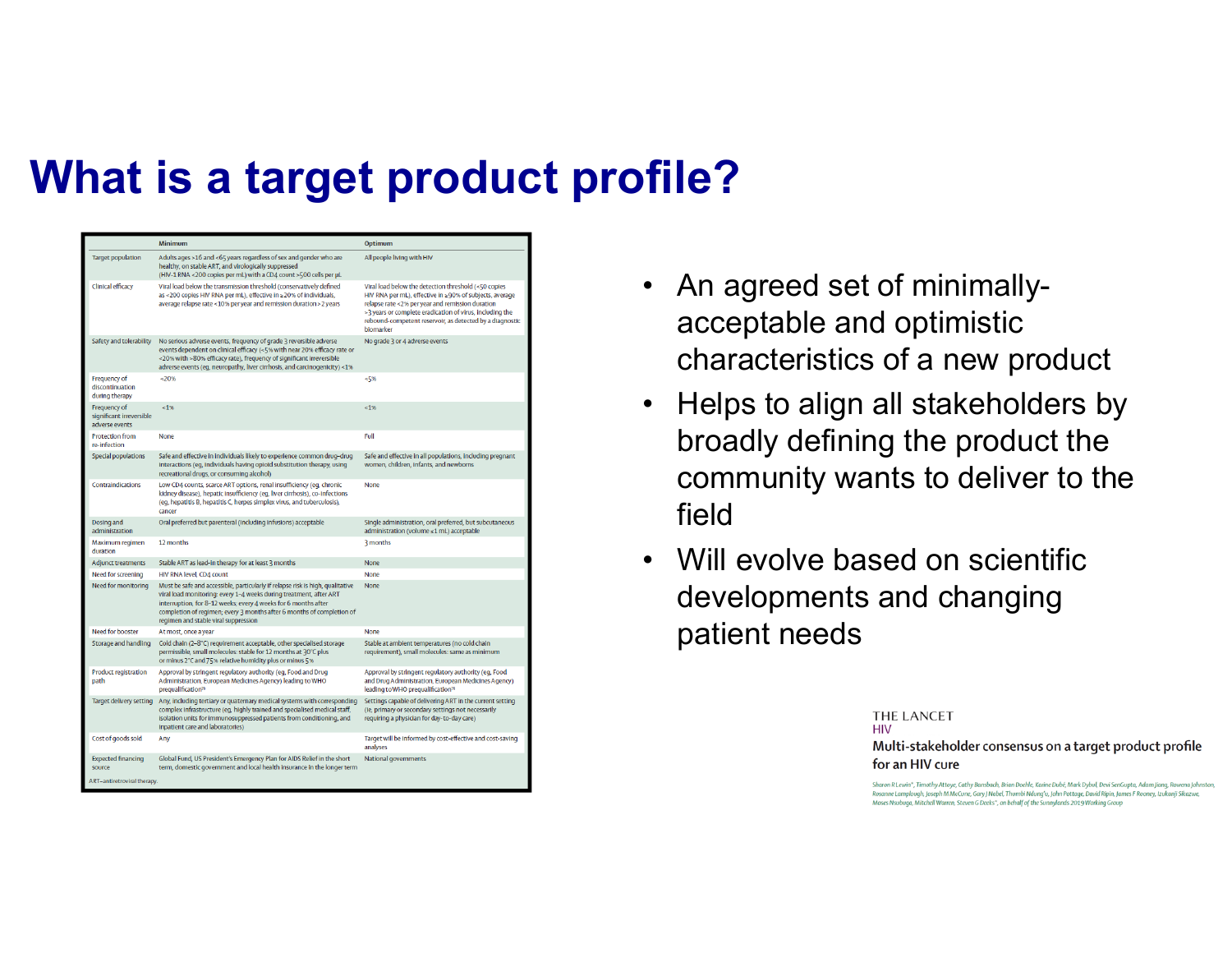#### **Key areas of debate and consensus building**

- • Consensus that first generation cures might be cumbersome, non-scalable, expensive and less effective than ART
	- Need to start somewhere
	- Process will be iterative
	- First generation cures not meant to replace ART in those with access who are doing well
- Will PWH/clinicians/regulators accept any detectable viremia?
	- At what viral load threshold will transmission become a concern?
- Should a cure be comparable to ART in terms of safety?
	- No permanent, potentially disabling adverse events
- $\bullet$  How important is a biomarker for a cure?
	- Higher tolerance of a less effective strategy if there is a way to prove the therapy was curative and unnecessary ART interruptions avoided
- Prevention of re-infection important public health implication s